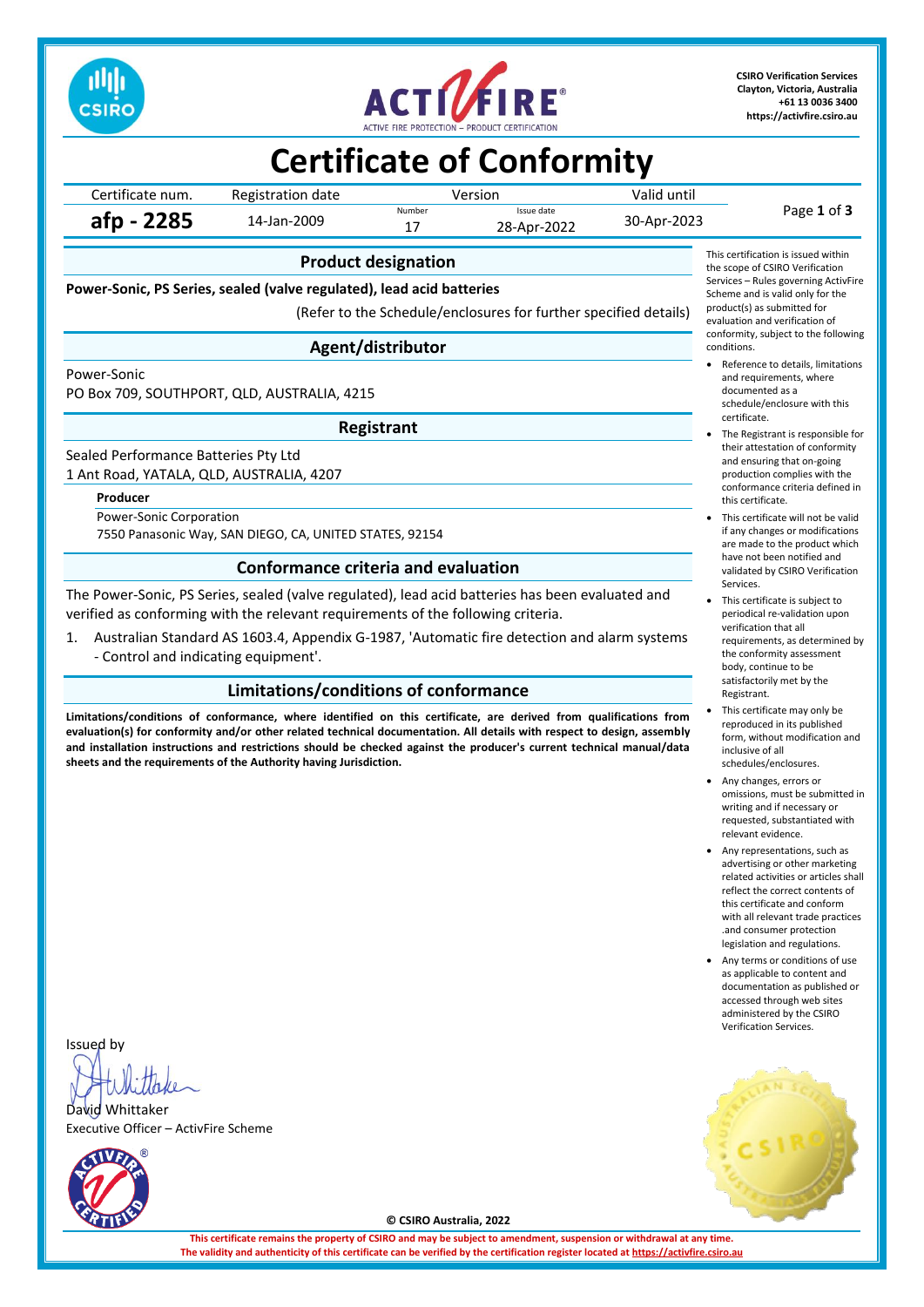## **Schedule to Certificate of Conformity**

| Certificate num. | Registration date | Version                             |  | Valid until |             |
|------------------|-------------------|-------------------------------------|--|-------------|-------------|
| afp - 2285       | 14-Jan-2009       | Number<br>Issue date<br>28-Apr-2022 |  | 30-Apr-2023 | Page 2 of 3 |
|                  |                   |                                     |  |             |             |

## **Producer's description**

The Power-Sonic, PS Series, sealed (valve regulated), lead acid batteries are for application in cyclic service with repeated charges and discharges, or standby use in which the battery is normally maintained in a charged state and discharged only when required.

The Power-Sonic, PS Series, sealed (valve regulated), lead acid batteries are fully sealed with the exception of the gas pressure regulated safety valve. Unless stated otherwise by the manufacturer, the batteries are maintenance-free and can be operated and stored in any position. The batteries contain no free electrolyte, and gas generated from water electrolysis by overcharging is absorbed by the electrodes and not expelled by the battery, under normal operation.

## **Technical specification**

**The following details are a representative extract of the technical specification for the Power-Sonic, PS Series, sealed (valve regulated), lead acid batteries and may be subject to change. Complete and current details should be determined from the designated producer's technical manual/data sheets.**

### **Schedule of properties/characteristics**

The following schedule is an extract of physical and operational properties/characteristics of the certified/listed equipment.

The plates consist of antimony-free lead-calcium alloy grids pasted with pure lead (negative plates) and lead dioxide (positive plates). Plates are separated by woven glass fibre mats.

| <b>Container and cover:</b>  | ABS resin      |
|------------------------------|----------------|
| Charging temperature range:  | -15°C to +50°C |
| Discharge temperature range: | -40°C to +60°C |

#### **Schedule of variant designations**

The following is a schedule of validated variant designations of the certified/listed equipment.

| <b>Battery model</b> | <b>Nominal voltage</b><br>(V) | <b>Rated capacity</b><br>20hr 1.75V/cell<br>(Ah) | <b>Casing length</b><br>(mm) | <b>Casing width</b><br>(mm) | <b>Casing height</b><br>(mm) | Approx. weight<br>(kg) |
|----------------------|-------------------------------|--------------------------------------------------|------------------------------|-----------------------------|------------------------------|------------------------|
| PS-605               | 6                             | 0.5                                              | 57                           | 14                          | 51                           | 0.09                   |
| PS-610               | 6                             | 1.1                                              | 51                           | 42                          | 51                           | 0.20                   |
| PS-612               | 6                             | 1.4                                              | 97                           | 24                          | 51                           | 0.3                    |
| PS-621               | 6                             | 2.0                                              | 69                           | 37                          | 76                           | 0.34                   |
| PS-628               | 6                             | 2.8                                              | 66                           | 33                          | 98                           | 0.59                   |
| PS-630               | 6                             | 3.5                                              | 134                          | 34                          | 60                           | 0.62                   |
| PS-632               | 6                             | 3.5                                              | 66                           | 33                          | 118                          | 0.62                   |
| PS-640               | 6                             | 4.5                                              | 70                           | 47                          | 100                          | 0.73                   |
| <b>PS-650L</b>       | 6                             | 5.0                                              | 67                           | 67                          | 100                          | 0.82                   |
| PS-670               | 6                             | 7.0                                              | 151                          | 34                          | 94                           | 1.10                   |
| <b>PS-682F</b>       | 6                             | 9                                                | 98                           | 56                          | 118                          | 1.45                   |
| PS-6100              | 6                             | 12.0                                             | 151                          | 51                          | 94                           | 1.95                   |
| PS-6120              | 6                             | 12                                               | 108                          | 71                          | 141                          | 2.18                   |
| PS-6200              | 6                             | 20                                               | 157                          | 83                          | 125                          | 3.22                   |
| PS-6360              | 6                             | 36                                               | 159                          | 85                          | 165                          | 5.49                   |
| PS-62000             | 6                             | 210                                              | 306                          | 169                         | 220                          | 29                     |
| PS-832               | 8                             | 3.2                                              | 134                          | 36                          | 63                           | 0.75                   |
| PS-1208              | 12                            | 0.8                                              | 96                           | 25                          | 62                           | 0.35                   |
| PS-1212              | 12                            | 1.4                                              | 96                           | 43                          | 52                           | 0.54                   |
| PS-1220              | 12                            | 2.5                                              | 178                          | 35                          | 60                           | 0.95                   |
| PS-1221              | 12                            | 2.0                                              | 143                          | 24                          | 65                           | 0.59                   |
| PS-1221S             | 12                            | 2.0                                              | 150                          | 20                          | 89                           | 0.68                   |
| PS-1223              | 12                            | 2.3                                              | 182                          | 24                          | 61                           | 0.77                   |
| PS-1227              | 12                            | 2.9                                              | 79                           | 56                          | 99                           | 1.09                   |
| PS-1228              | 12                            | 2.8                                              | 133                          | 33                          | 97                           | 1.18                   |
| PS-1229              | 12                            | 2.9                                              | 178                          | 35                          | 60                           | 1.04                   |
| PS-1230              | 12                            | 3.4                                              | 133                          | 67                          | 60                           | 1.32                   |
| PS-1238              | 12                            | 3.8                                              | 195                          | 47                          | 74                           | 1.59                   |
| PS-1240              | 12                            | 4                                                | 90                           | 70                          | 101                          | 1.41                   |
| PS-1250              | 12                            | 5.0                                              | 90                           | 70                          | 101                          | 1.59                   |